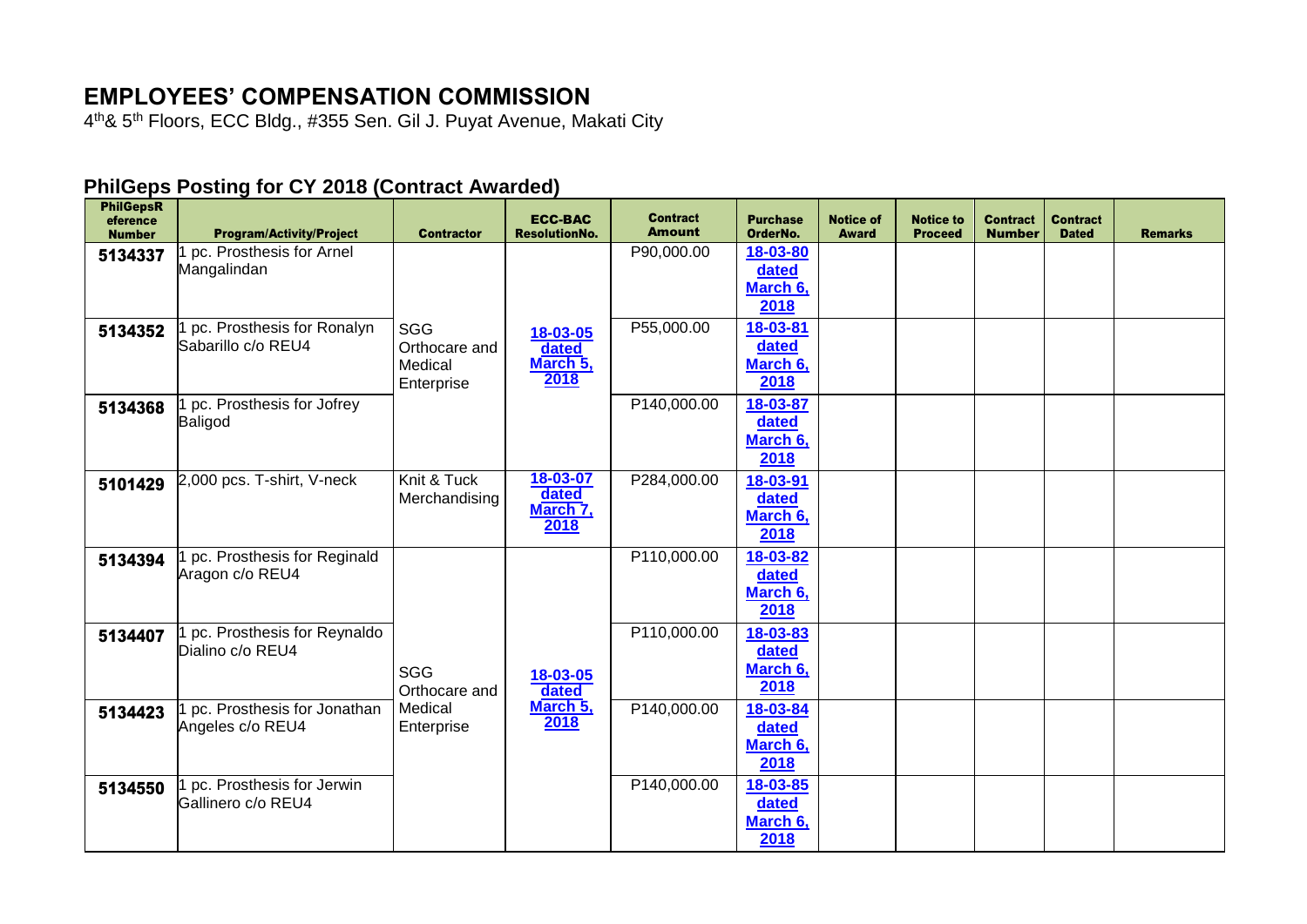| <b>PhilGepsR</b><br>eference<br><b>Number</b> | <b>Program/Activity/Project</b>                                                  | <b>Contractor</b>                     | <b>ECC-BAC</b><br><b>ResolutionNo.</b>                 | <b>Contract</b><br><b>Amount</b> | <b>Purchase</b><br>OrderNo.                      | <b>Notice of</b><br><b>Award</b> | <b>Notice to</b><br><b>Proceed</b> | <b>Contract</b><br><b>Number</b> | <b>Contract</b><br><b>Dated</b>       | <b>Remarks</b> |
|-----------------------------------------------|----------------------------------------------------------------------------------|---------------------------------------|--------------------------------------------------------|----------------------------------|--------------------------------------------------|----------------------------------|------------------------------------|----------------------------------|---------------------------------------|----------------|
| 5101621                                       | Printing of various ECC IEC<br>materials                                         |                                       |                                                        | P370,000.00                      |                                                  |                                  |                                    |                                  |                                       |                |
|                                               | LOT-1 10,000 pcs. ECC<br>Handbook (An Employer's<br>Guide on ECP)                | Amar Graphic<br>Center                | 18-02-06<br>dated<br>February 6,<br>2018               | P81,000.00                       | 18-02-54<br>dated<br><b>February</b><br>14, 2018 |                                  |                                    |                                  |                                       |                |
|                                               | OT-2 50,000 pcs. ECC<br>Promotional Fan                                          | Cover & Pages                         | 18-02-06A<br>dated<br>February 6,<br>2018              | P120,000.00                      | 18-02-55<br>dated                                |                                  |                                    |                                  |                                       |                |
|                                               | OT-5 10,000 pcs. Brochure<br>(Occupational & work-related<br>diseases)           | Corporation                           | 18-02-07A<br>dated<br><b>February 7,</b><br>2018       | P30,500.00                       | <b>February</b><br>14, 2018                      |                                  |                                    |                                  |                                       |                |
|                                               | OT-3 10,000 pcs. ECC<br>Handbook (FAQ)                                           | Dependable<br>Packaging &             | 18-02-06B<br>dated<br>February 6,<br>2018              | P99,500.00                       | 18-02-56<br>dated                                |                                  |                                    |                                  |                                       |                |
|                                               | OT-4 15,000 pcs. ECC<br>Brochure (A Guide for<br>Employees)                      | <b>Printing House</b><br>Corp.        | 18-02-07<br>dated<br>February 7,<br>2018               | P39,000.00                       | <b>February</b><br>14, 2018                      |                                  |                                    |                                  |                                       |                |
| 5120001                                       | 600 pcs. ECC-QRP Eco bag                                                         | Halcyon Days<br>Traders, Inc.         | 18-02-28<br>dated<br><b>February</b><br>28, 2018       | P49,200.00                       | 18-03-78<br>dated<br>March 5,<br>2018            |                                  |                                    |                                  |                                       |                |
| 5117016                                       | 24,500 pcs. Printing of ECC<br><b>Posters</b>                                    | Erzalan<br><b>Printing Press</b>      | $18 - 02 - 14$<br>dated<br><b>February</b><br>14, 2018 | P162,925.00                      | 18-02-63<br>dated<br><b>February</b><br>19, 2018 |                                  |                                    |                                  |                                       |                |
| 5117019                                       | 1 lot Supply, labor of Pest<br>Control Services for one (1)<br>year ECC Building | D-Three Pest<br>Management<br>Control | 18-03-08<br>dated<br>March 8,<br>2018                  | P80,900.00                       |                                                  |                                  |                                    |                                  | 18-03-28<br>dated<br>March 8,<br>2018 |                |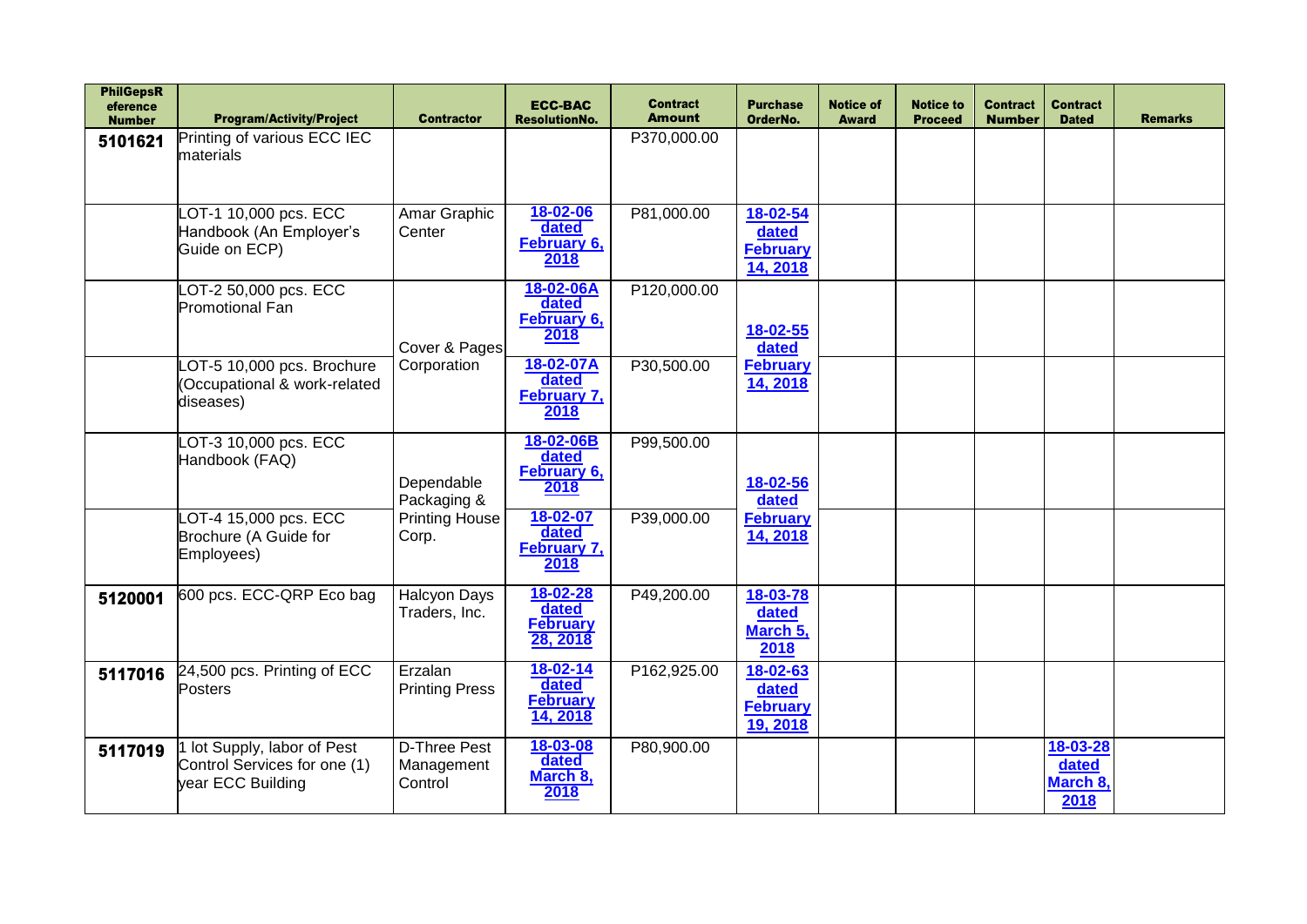| <b>PhilGepsR</b><br>eference<br><b>Number</b> | <b>Program/Activity/Project</b> | <b>Contractor</b>      | <b>ECC-BAC</b><br><b>ResolutionNo.</b> | <b>Contract</b><br><b>Amount</b> | <b>Purchase</b><br>OrderNo. | <b>Notice of</b><br><b>Award</b> | <b>Notice to</b><br><b>Proceed</b> | <b>Contract</b><br><b>Number</b> | <b>Contract</b><br><b>Dated</b> | <b>Remarks</b> |
|-----------------------------------------------|---------------------------------|------------------------|----------------------------------------|----------------------------------|-----------------------------|----------------------------------|------------------------------------|----------------------------------|---------------------------------|----------------|
|                                               | pc. Repair of prosthesis of     | <b>SGG</b>             | 18-03-05                               | P55,000.00                       | 18-03-86                    |                                  |                                    |                                  |                                 |                |
| 5148329                                       | Jeffrey Librado                 | Orthocare and          | dated                                  |                                  | dated                       |                                  |                                    |                                  |                                 |                |
|                                               |                                 | Medical                | March 5,                               |                                  | March 6,                    |                                  |                                    |                                  |                                 |                |
|                                               |                                 | Enterprise             | 2018                                   |                                  | 2018                        |                                  |                                    |                                  |                                 |                |
| 5133968                                       | unit RISO digital duplicator    | Gakken                 | 18-04-02                               | P330,000.00                      | 18-04-113                   |                                  |                                    |                                  |                                 |                |
|                                               |                                 | Philippines Inc.       | dated                                  |                                  | dated                       |                                  |                                    |                                  |                                 |                |
|                                               |                                 |                        | April 2,                               |                                  | April 3,                    |                                  |                                    |                                  |                                 |                |
|                                               |                                 |                        | 2018                                   |                                  | 2018                        |                                  |                                    |                                  |                                 |                |
| 5148351                                       | pc. Prosthesis for Marianito    |                        |                                        | P120,000.00                      | 18-04-110                   |                                  |                                    |                                  |                                 |                |
|                                               | Bagsit Jr. c/o REU4A            |                        |                                        |                                  | dated                       |                                  |                                    |                                  |                                 |                |
|                                               |                                 |                        |                                        |                                  | April 2,                    |                                  |                                    |                                  |                                 |                |
|                                               |                                 |                        |                                        |                                  | 2018                        |                                  |                                    |                                  |                                 |                |
| 5202126                                       | 2 pcs. Prosthesis for Rolando   | <b>SGG</b>             | 18-03-27                               | P130,000.00                      | 18-04-107                   |                                  |                                    |                                  |                                 |                |
|                                               | Castillo                        | Orthocare and          | dated                                  |                                  | dated                       |                                  |                                    |                                  |                                 |                |
|                                               |                                 | Medical                | March 27,                              |                                  | April 2,                    |                                  |                                    |                                  |                                 |                |
|                                               |                                 | Enterprise             | 2018                                   |                                  | 2018                        |                                  |                                    |                                  |                                 |                |
| 5202277                                       | pc. Prosthesis for Louie        |                        |                                        | P140,000.00                      | 18-04-106                   |                                  |                                    |                                  |                                 |                |
|                                               | Sarmiento                       |                        |                                        |                                  | dated                       |                                  |                                    |                                  |                                 |                |
|                                               |                                 |                        |                                        |                                  | April 2,                    |                                  |                                    |                                  |                                 |                |
|                                               |                                 |                        |                                        |                                  | 2018                        |                                  |                                    |                                  |                                 |                |
| 5202547                                       | 12 months Dedicated Internet    | Source<br>Telecommunic | 18-04-02A<br>dated                     | P330,480.00                      | 18-04-112                   |                                  |                                    |                                  |                                 |                |
|                                               | <b>Access</b>                   | ations, Inc.           | April 2,                               |                                  | dated<br>April 3,           |                                  |                                    |                                  |                                 |                |
|                                               |                                 |                        | 2018                                   |                                  | 2018                        |                                  |                                    |                                  |                                 |                |
|                                               | pc. Prosthesis for Neil Peña    |                        |                                        | P105,000.00                      | 18-04-108                   |                                  |                                    |                                  |                                 |                |
| 5204909                                       |                                 |                        |                                        |                                  | dated                       |                                  |                                    |                                  |                                 |                |
|                                               |                                 | <b>SGG</b>             |                                        |                                  | April 2,                    |                                  |                                    |                                  |                                 |                |
|                                               |                                 | Orthocare and          | 18-03-27<br>dated                      |                                  | 2018                        |                                  |                                    |                                  |                                 |                |
| 5204951                                       | pc. Prosthesis for Christian    | Medical                | March 27,                              | P120,000.00                      | 18-04-109                   |                                  |                                    |                                  |                                 |                |
|                                               | Lawrence Custodio               | Enterprise             | 2018                                   |                                  | dated                       |                                  |                                    |                                  |                                 |                |
|                                               |                                 |                        |                                        |                                  | April 2,                    |                                  |                                    |                                  |                                 |                |
|                                               |                                 |                        |                                        |                                  | 2018                        |                                  |                                    |                                  |                                 |                |
| 5249428                                       | 2 units Renewal of Adobe        | <b>MYBUSYBEE</b>       | 18-04-04                               | P99,500.00                       | 18-04-114                   |                                  |                                    |                                  |                                 |                |
|                                               | <b>Creative Cloud All Apps</b>  | Inc.                   | dated<br>April 4,                      |                                  | dated                       |                                  |                                    |                                  |                                 |                |
|                                               |                                 |                        | 2018                                   |                                  | April 5,                    |                                  |                                    |                                  |                                 |                |
|                                               |                                 |                        |                                        |                                  | 2018                        |                                  |                                    |                                  |                                 |                |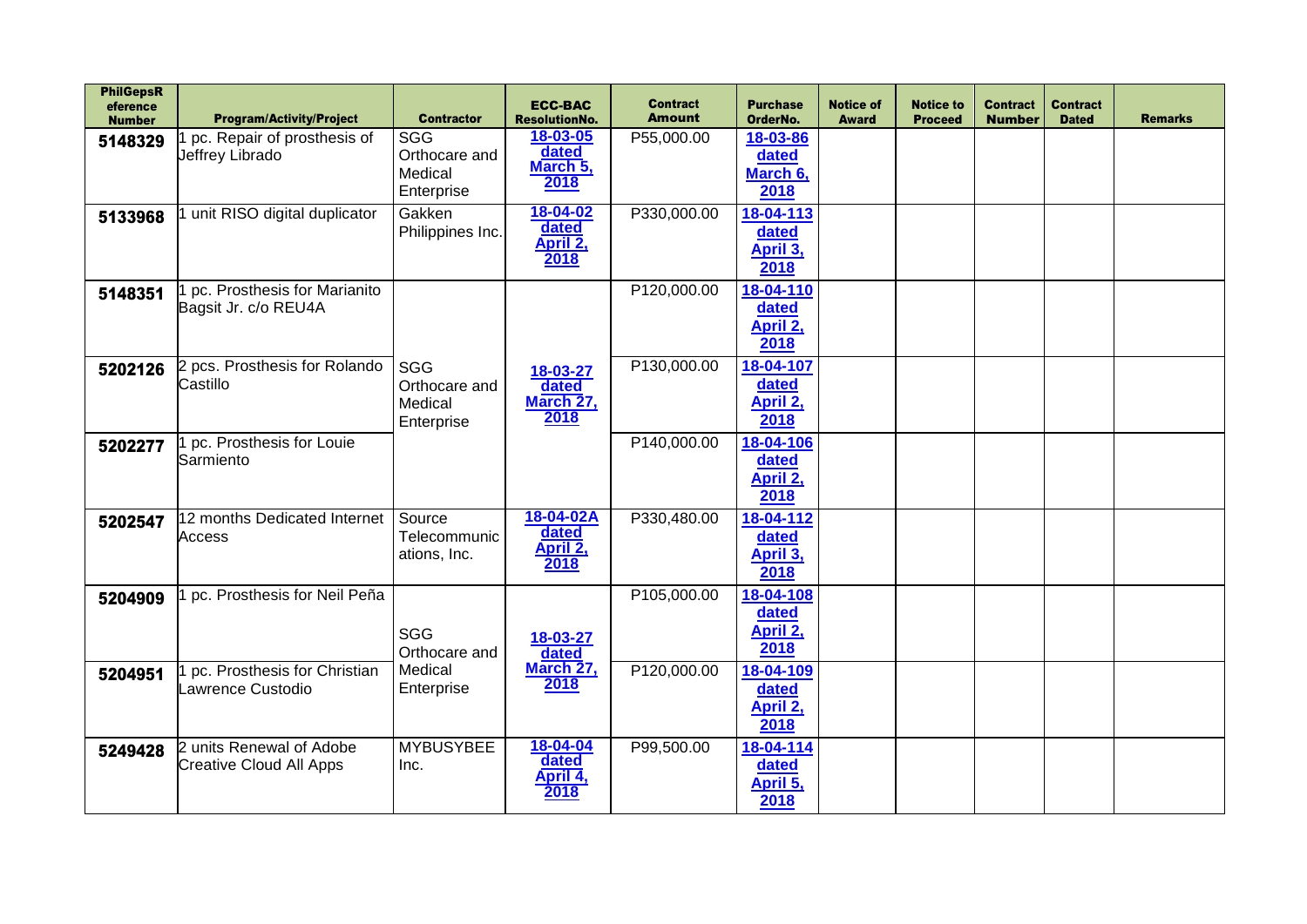| <b>PhilGepsR</b><br>eference<br><b>Number</b> | <b>Program/Activity/Project</b>                       | <b>Contractor</b>                             | <b>ECC-BAC</b><br><b>ResolutionNo.</b>      | <b>Contract</b><br><b>Amount</b> | <b>Purchase</b><br>OrderNo.                  | <b>Notice of</b><br><b>Award</b> | <b>Notice to</b><br><b>Proceed</b> | <b>Contract</b><br><b>Number</b> | <b>Contract</b><br><b>Dated</b> | <b>Remarks</b> |
|-----------------------------------------------|-------------------------------------------------------|-----------------------------------------------|---------------------------------------------|----------------------------------|----------------------------------------------|----------------------------------|------------------------------------|----------------------------------|---------------------------------|----------------|
| 5250745                                       | pc. Prosthesis for Arnel<br>Reymundo c/o REU4A        |                                               |                                             | P110,000.00                      | 18-04-115<br>dated<br>April 5,<br>2018       |                                  |                                    |                                  |                                 |                |
| 5250785                                       | pc. Prosthesis for Jhomar C.<br>Tantay c/o REU7       |                                               |                                             | P120,000.00                      | 18-04-116<br>dated<br>April 5,<br>2018       |                                  |                                    |                                  |                                 |                |
| 5250820                                       | 1 pc. Prosthesis for Diony<br>Nuñez c/o REU10         | SGG<br>Orthocare and<br>Medical<br>Enterprise |                                             | P113,000.00                      | 18-04-117<br>dated<br>April 5,<br>2018       |                                  |                                    |                                  |                                 |                |
| 5250859                                       | pc. Prosthesis for Edgar<br>Brillantes c/o REU9       |                                               | 18-04-04A<br>dated<br>April 4,<br>2018      | P135,000.00                      | 18-04-118<br>dated<br>April 5,<br>2018       |                                  |                                    |                                  |                                 |                |
| 5250895                                       | 1 pc. Prosthesis for Jussel<br>Kim Fortunato c/o REU7 |                                               |                                             | P125,000.00                      | 18-04-119<br>dated<br>April 5,<br>2018       |                                  |                                    |                                  |                                 |                |
| 5250933                                       | 1 pc. Prosthesis for Jose Sario<br>Jr. c/o REU9       |                                               |                                             | P125,000.00                      | 18-04-120<br>dated<br>April 5,<br>2018       |                                  |                                    |                                  |                                 |                |
| 5250975                                       | 1 pc. Prosthesis for Rostee<br>lan Galabay c/o REU7   |                                               |                                             | P160,000.00                      | 18-04-121<br>dated<br>April 5,<br>2018       |                                  |                                    |                                  |                                 |                |
| 5265931                                       | 1 pc. Prosthesis for Dennis<br>Bagotsay               |                                               | 18-05-16<br>dated<br><b>May 16,</b><br>2018 | P180,000.00                      | 18-05-174<br>dated<br><b>May 18,</b><br>2018 |                                  |                                    |                                  |                                 |                |
| 5294809                                       | Printing of various ECC IEC<br>materials              |                                               |                                             | P632,500.00                      |                                              |                                  |                                    |                                  |                                 |                |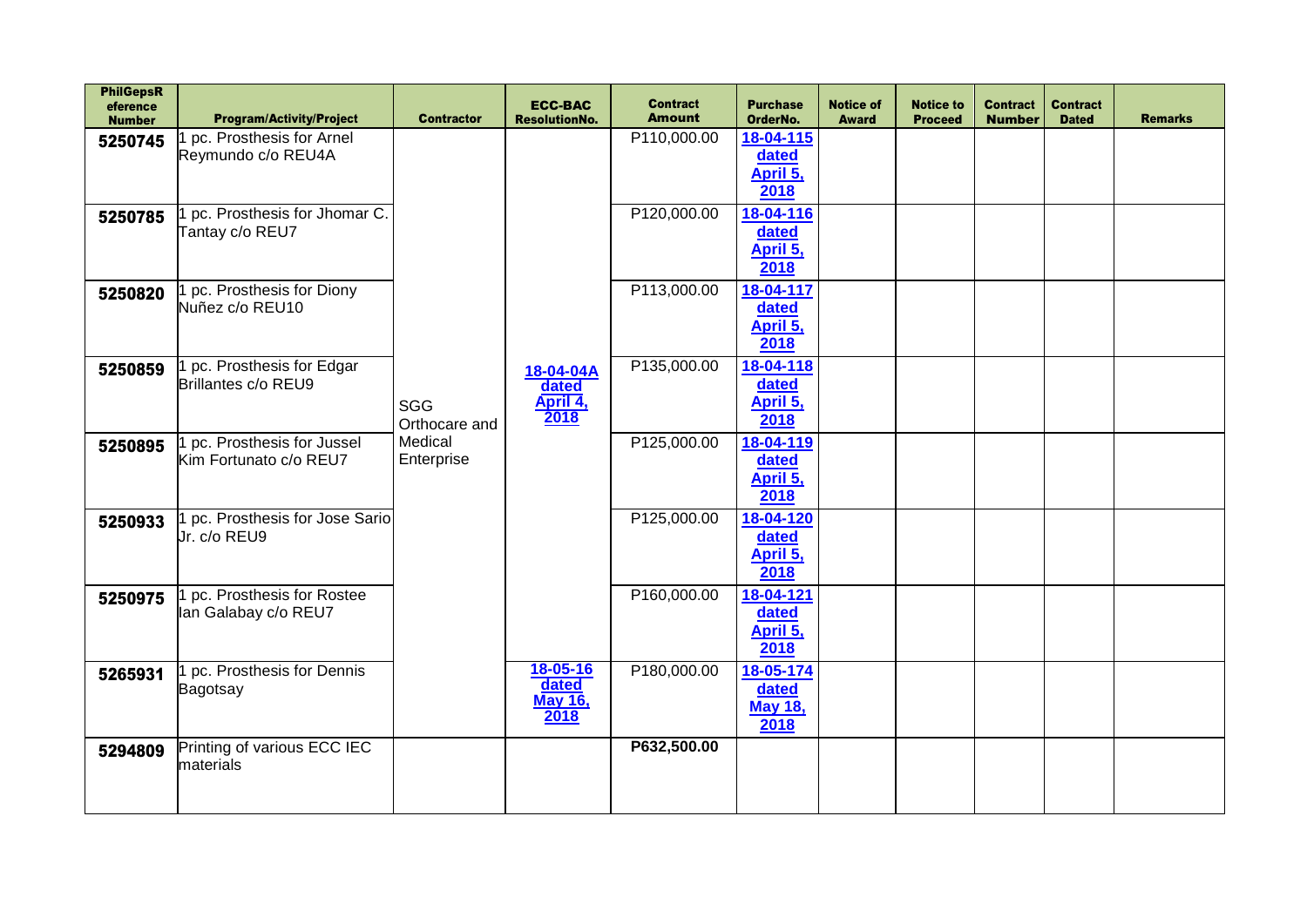| <b>PhilGepsR</b><br>eference<br><b>Number</b> | <b>Program/Activity/Project</b>                                                             | <b>Contractor</b>                                         | <b>ECC-BAC</b><br><b>ResolutionNo.</b>       | <b>Contract</b><br><b>Amount</b> | <b>Purchase</b><br>OrderNo.                  | <b>Notice of</b><br><b>Award</b> | <b>Notice to</b><br><b>Proceed</b> | <b>Contract</b><br><b>Number</b> | <b>Contract</b><br><b>Dated</b> | <b>Remarks</b> |
|-----------------------------------------------|---------------------------------------------------------------------------------------------|-----------------------------------------------------------|----------------------------------------------|----------------------------------|----------------------------------------------|----------------------------------|------------------------------------|----------------------------------|---------------------------------|----------------|
|                                               | OT-1 20,000 pcs. ECC<br>Handbook (An Employer's<br>Guide on ECP) at P10/pc.                 |                                                           | 18-05-10<br>dated<br><b>May 10,</b><br>2018  | P177,000.00                      |                                              |                                  |                                    |                                  |                                 |                |
|                                               | -OT-2 10,000 pcs. ECC<br>Promotional Fan at P3/pc.                                          | Knit & Tuck<br>Merchandising                              | 18-05-10A<br>dated<br><b>May 10,</b><br>2018 | P29,000.00                       | 18-05-165<br>dated<br><b>May 18,</b><br>2018 |                                  |                                    |                                  |                                 |                |
|                                               | OT-3 20,000 pcs. ECC FAQ<br>Handbook at P11/pc.                                             |                                                           | 18-05-10B<br>dated<br><b>May 10,</b><br>2018 | P178,000.00                      |                                              |                                  |                                    |                                  |                                 |                |
|                                               | OT-4 50,000 pcs. ECC<br>Brochure (A Guide for<br>Employees) at P3/pc.                       | Dependable<br>Package &<br><b>Printing House</b><br>Corp. | 18-05-10C<br>dated<br><b>May 10,</b><br>2018 | P111,000.00                      | 18-05-163<br>dated<br><b>May 18,</b><br>2018 |                                  |                                    |                                  |                                 |                |
|                                               | LOT-5 50,000 pcs. ECC<br>Brochure (Occupational &<br>Work-Related Diseases) at<br>P4.50/pc. | Cover & Pages<br>Corporation                              | 18-05-10D<br>dated<br><b>May 10,</b><br>2018 | P137,500.00                      | 18-05-164<br>dated<br><b>May 18,</b><br>2018 |                                  |                                    |                                  |                                 |                |
| 5336752                                       | 1 pc. Prosthesis for Renan<br>Villarino                                                     |                                                           |                                              | P110,000.00                      | 18-05-170<br>dated<br><b>May 18,</b><br>2018 |                                  |                                    |                                  |                                 |                |
| 5336772                                       | pc. Prosthesis for Aurelio<br>Assistio                                                      | <b>SGG</b><br>Orthocare and                               | 18-05-16<br>dated                            | P140,000.00                      | 18-05-172<br>dated<br><b>May 18,</b><br>2018 |                                  |                                    |                                  |                                 |                |
| 5336789                                       | pc. Prosthesis for Ronilo<br>Sorreda                                                        | Medical<br>Enterprise                                     | <b>May 16,</b><br>2018                       | P110,000.00                      | 18-05-171<br>dated<br><b>May 18,</b><br>2018 |                                  |                                    |                                  |                                 |                |
| 5336804                                       | pc. Prosthesis for Bryan<br>_ipio                                                           |                                                           |                                              | P95,000.00                       | 18-05-173<br>dated<br><b>May 18,</b><br>2018 |                                  |                                    |                                  |                                 |                |